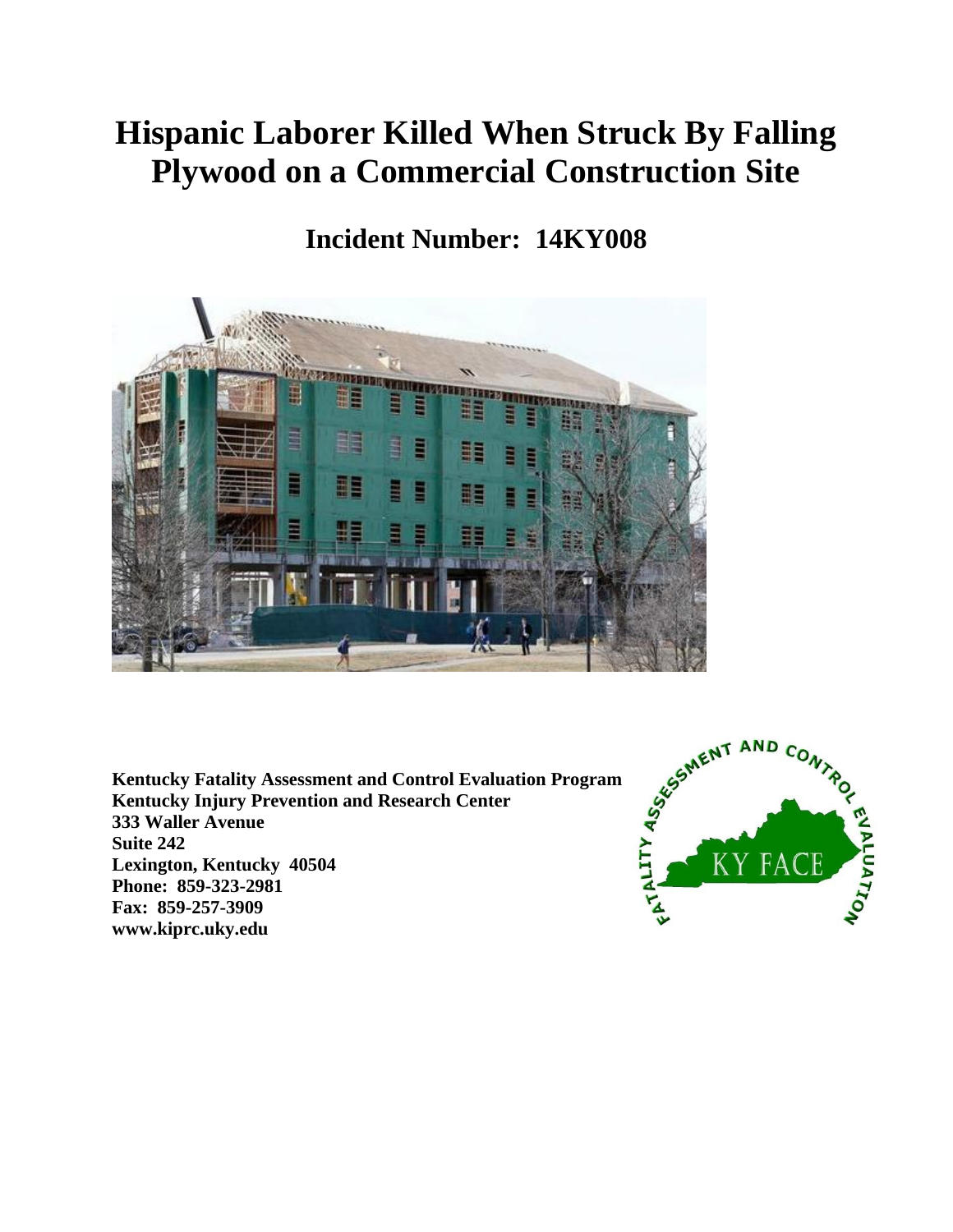### **Kentucky Fatality Assessment and Control Evaluation (FACE) Program Incident Number: 14KY008 Release Date: April 25, 2014 Subject: Hispanic Laborer Killed when Struck by Falling Plywood on a Commercial Construction Site**

#### **Summary**

On a clear windy Wednesday, around 11:50 a.m., a 24 year-old Hispanic laborer was helping his brother-in-law load trusses on the ground, when a gust of wind ripped an 8 foot by 4 foot sheet of plywood from another Hispanic laborer's hands as he was handing the plywood to a co-worker 60 feet above on a commercial construction site roof. The co-worker on the roof tried to grab the sliding plywood by jumping onto it, but could not stop it. The co-worker's life line prevented him from falling over the edge of the roof. As the plywood reached the edge of the roof the wind whipped it 30 feet from the building, striking the Hispanic laborer on the back of the head just below his hard hat. A crane operator witnessing the events unfolding immediately began blowing his horn trying to warn the laborers on the ground, but it was too late.

To prevent future occurrences of similar incidents, the following recommendations have been made:

**Recommendation No. 1: When conducting overhead work, employers should take precautions to protect workers on the ground from falling objects, tools and debris.**

**Recommendation No. 2: When possible, employers should move workers out of the hazard area when conducting overhead work.**

**Recommendation No. 3: When employers hire foreign workers, they should have training materials printed in the native language and provide extensive safety training to ensure understanding.**

**Recommendation No. 4: When the presence of high winds occurs, employers should consider postponing high overhead work to eliminate many incidents that could occur.** 

#### **Background**

The 24 year-old Hispanic laborer was born in Chiapas, Mexico. He had an elementary educational background and had been in the United States for 8 years. He had been a laborer in construction for two years and had hired on with his current company 5 months ago. He was the father of three daughters and resided in North Carolina. Friends and co-workers described him as a dedicated family man and a hard worker that would be dearly missed.

On the day of the fatal incident, the temperature was 55 degrees Fahrenheit with sunny, windy skies. At the time of the incident a wind gust was recorded at 26.5 M.P.H. at 11:54 a.m..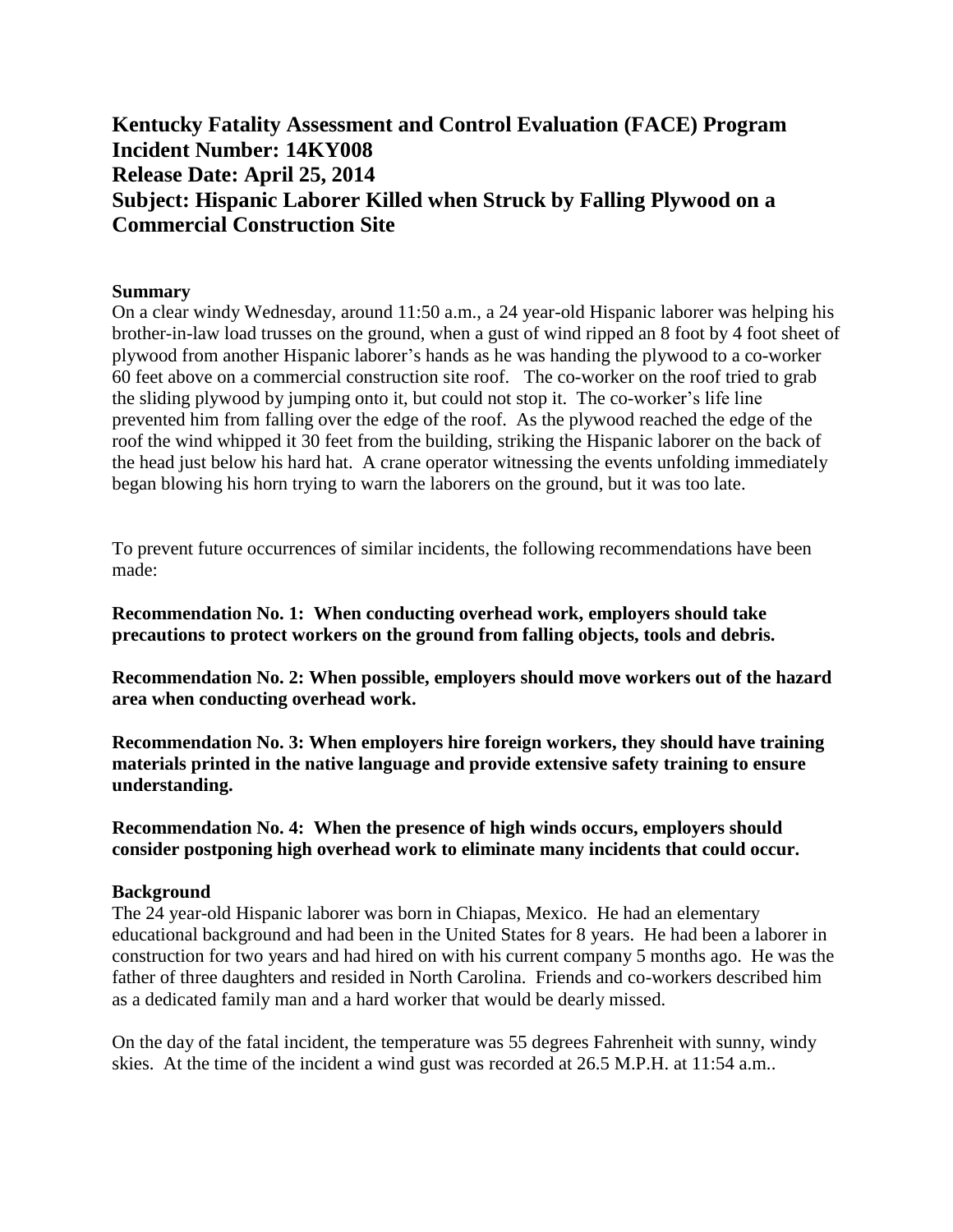#### **Investigation**

The Kentucky Fatality Assessment and Control Evaluation Program was notified of an Occupational incident involving a Hispanic laborer by the local newspaper. The newspaper reported the laborer had been taken to the hospital, unconscious but in critical condition. The Kentucky Fatality Assessment and Control Evaluation Program was notified by Kentucky Occupational Safety and Health the next afternoon that the laborer had died at 4:48 p.m. in the local hospital's I.C.U. The laborer never regained consciousness.

On a clear, windy Wednesday morning around 11:50 a.m., a 24 year old Hispanic laborer was helping his brother-in-law load trusses on the ground. 60 feet above them, coworkers were nailing 8 ft. by 4 ft. plywood to the roof of a newly constructed commercial construction project. The coworkers on the roof stated they only had one more sheet of plywood to nail down and they would be finished with this side of the building. As one worker on the roof moved to hand off the last piece of plywood to a second worker, a gust of wind ripped the plywood from the first worker's hands and it started to slide down the roof. The first worker stated in a panic he tried to jump on the plywood to catch it but his yo-yo retractable fall protection lanyard of 6 feet grasped him and stopped his slide, allowing the plywood to continue off the roof. The wind caught the plywood as it slid towards the edge of roof and flung it 30 feet from the building where the laborer and his brother in law were loading the trusses. The crane operator witnessing the tragic situation unfold desperately blew his horn trying to warn the workers below. However, it was too late. The plywood struck the back of the laborer's head just below his protective hard hat knocking him to the ground. Co-workers rushed to aid him. A product delivery man was on site making a delivery and witnessed the incident. The delivery man immediately began CPR on the laborer until paramedics arrived within 4 minutes of the call to the 911 dispatcher.

The Hispanic laborer had been employed with this particular sub-contractor for 5 months but had worked construction in his home state of North Carolina. Prior to coming to this particular jobsite, the general contractor required that all sub-contractors and their employees hold a minimum certification of a 10 hour OSHA card to be allowed to perform work on the jobsite. The general contractor would then make copies and verify all 10 hour cards prior to orientation held by the general contractor before sub-contractors could begin working. The subcontractor's employees that were interviewed stated they all had a 10 hour OSHA class provided by the subcontractor prior to arriving on the job site. The 10 hour OSHA class was provided in English but there was a Spanish interpreter to ensure the Hispanic workers understood the material being taught in the classroom. However, the classroom material was not provided in Spanish, only English.

The general contractor stated after verifying all of the 10 hour OSHA cards, they conducted an orientation with the sub-contractors and employees that was site specific for the work they would be doing. The Orientation was 45 minutes to an hour and they went over the following programs. The fatal four, PPE, safety foresight program, tobacco free area, and hazard awareness and EPA and OSHA guidelines. The general contractor stated most of their requirements were stricter than OSHA but never less than what OSHA required. The general contractor also stated they left room to make certain safety changes as the work was inspected several times a day for safety hazards.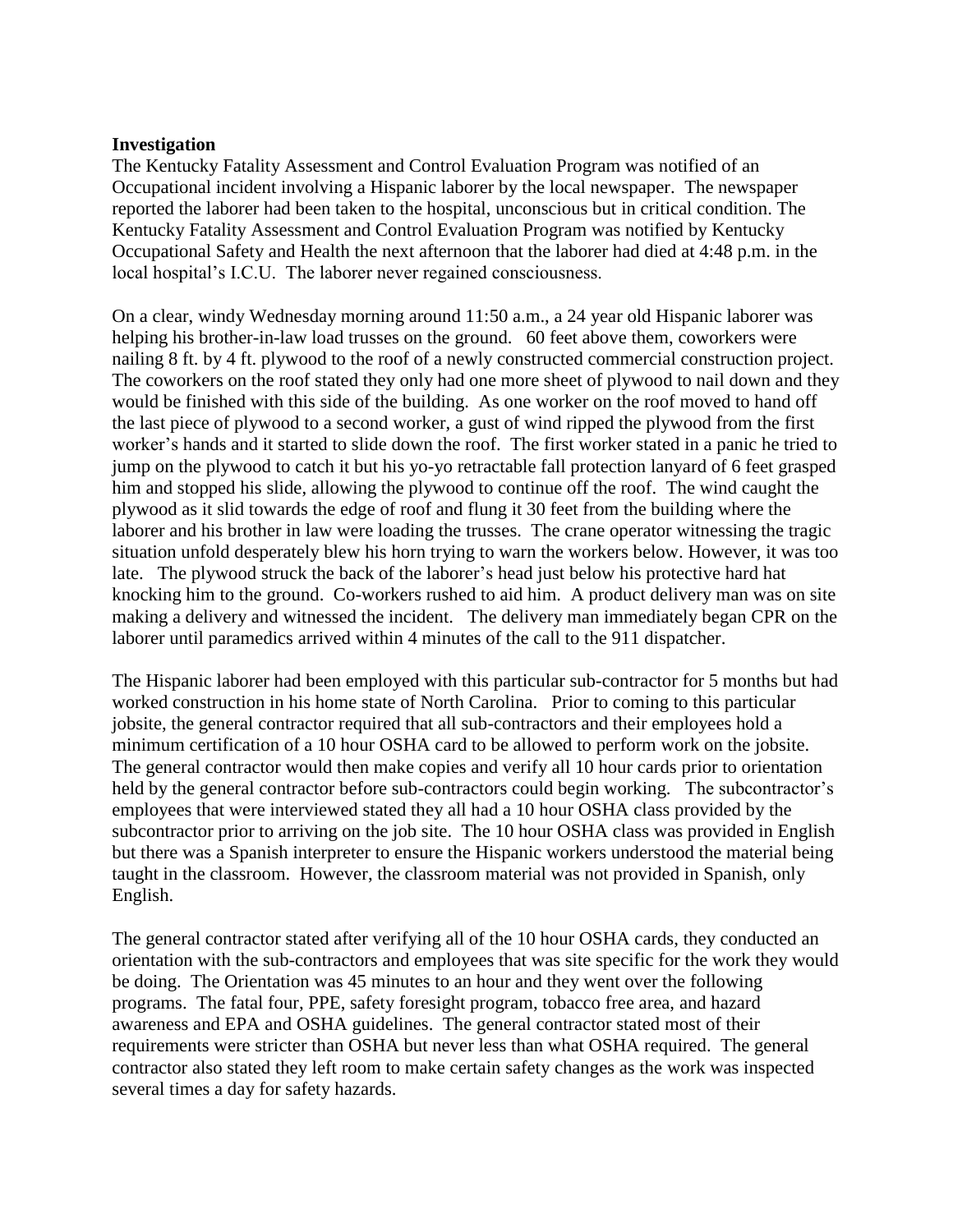The sub-contractor's foreman was interviewed regarding the incident. The foreman stated he was working on another job site in the area when the incident occurred, but came to the job site afterwards to take over. The foreman stated he had been in the construction business for 25 years and had been with this particular sub-contractor for the last two years, but had known the sub-contractor for longer. The foreman stated he had a 30 hour OSHA certification card but did not realize they expire, so he attended the 10 hour class the subcontractor provided prior to reporting to the job-site. The foreman was asked how the sub-contractor recruited his employees since they seemed to be from all over the nation. The foreman responded by saying it was usually word of mouth or if you showed up on a job site needing work. When asked what type of training the employees receive when hired, the foreman said they had to hold a 10 hour certification OSHA card and they were shown the policy book. When asked if the policy book was in Spanish, the foreman stated no. There was no other formal safety training provided to the employees. The foreman stated when they arrived on the job site, the general contractor required everyone to attend orientation and present their 10 hour OSHA certification cards. The foreman stated the general contractor went over safety issues with the employees prior to starting work.

The general contractor's safety manager spoke with the investigator. He validated they held orientation and described the information covered with the employees prior to starting the project. He stated his company does require all employees to carry a current OSHA 10 hour certification card. He also said during orientation, they covered the fatal four, requirements by the company, and requirements by the customer, as well as EPA and OSHA requirements. The safety manager said they went over PPE, the Foresight Program, Hazard Awareness, Emergency evacuation and where to go, and over-all awareness of your surroundings in general. The safety manager said his company's rules and policies were mostly stricter than OSHA required, but never less than OSHA regulations.

The safety manager explained they had a computerized system where they could plug in certain human behaviors they observed on each sub-contractor's employees and this system would then give the subcontractors a safety score. Any safety score 86% or below was considered unacceptable. This program helped the general contractor identify high risk contractors. When a subcontractor got a low score, their primary person responsible for employees was called into the general contractor's trailer and they would meet and go over the score and what they observed that needed improvement. The subcontractor would have to put together a written plan showing how they would take steps to correct this deficiency. The safety manager said the week before the incident, the subcontractor's owner was called in and they had a meeting with him over some of the observations they felt needed addressed.

The safety manager said the day before the incident, danger tape was used in the area to alert those in the area there is a hazard. On the day of the incident, there was no danger tape in the area where laborers where working on the ground. The safety manager also stated that toe boards were being used on the back side of the building, but not where the plywood was being installed. He did not know the reason for not using the toe boards. Toe boards could have prevented the plywood from slipping off the roof by acting as a stoppage for it at the edge of the roofline.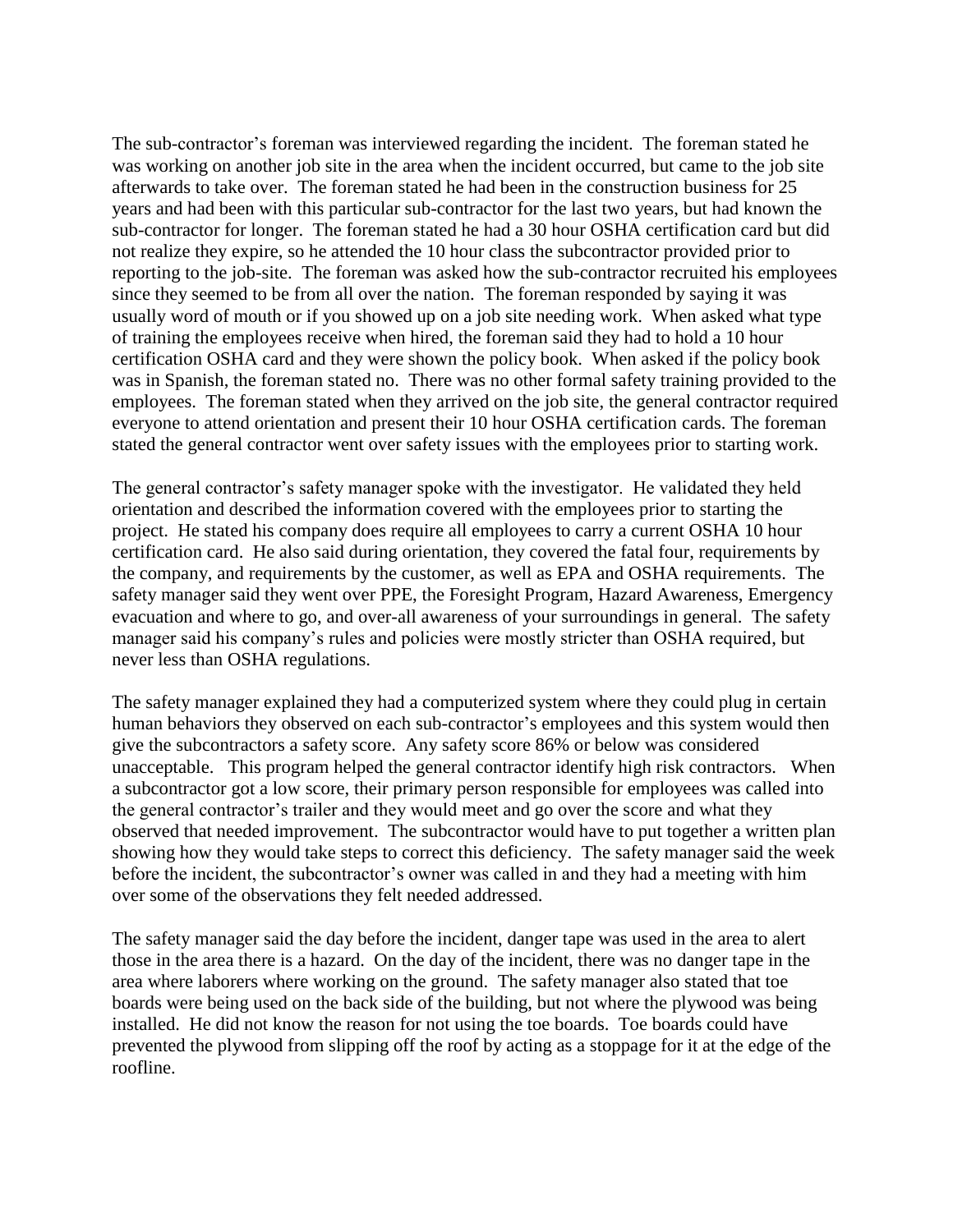The laborers interviewed stated about 20 minutes prior to the incident, their safety person came around and cautioned them of the hazard of the high wind. However, he did not address the situation and take preventable measures to caution off the area and control it. It was also found in a report the safety person wrote that he recognized the wind hazard yet he did not take any steps to prevent the hazard.

#### **Cause of Death**

The cause of death was blunt force trauma to the head caused by falling plywood.

#### **Recommendation No. 1: When conducting overhead work, employers should take precautions to protect workers on the ground from falling objects, tools and debris.**

In addition to wearing PPE, each employee shall be provided with additional protection from falling hand tools, debris and other small objects by installing toe-boards, screens, or guardrail systems, or through the erection of debris nets, catch platforms, or canopy structures that contain or deflect the falling object.

#### **Recommendation No. 2: When possible, employers should move workers out of the hazard area when conducting overhead work.**

The area below overhead work to which objects can fall shall be barricaded and employees shall not be permitted to enter the hazard area. This eliminates the possibility of falling tools, debris and other objects and striking workers below.

#### **Recommendation No. 3: When employers hire foreign workers, they should have training materials printed in the native language and provide extensive safety training to ensure understanding.**

Employers need to give their foreign workers extensive safety training. Many cultures are not focused on safety and therefore it's not always their first priority. Foreign workers are known for their productivity while safety takes a back seat. By extending safety training to these workers, it brings safety awareness to the front of everything they do. Providing training materials in their native language allows them to review what they have learned as well as eliminates the possibility of misunderstanding an interpretation.

#### **Recommendation No. 4: When the presence of high winds occur, employers should consider postponing high overhead work to eliminate many incidents that could occur**

The weather was a major contributor to the fatal incident since wind gusts at the time of the incident were 26.5 mph. and the workers were 60 feet in the air. Employers should never allow their roofers to get on the roof during windy situations or wet or iced areas, due to possible slips, falls and objects being blown off the roof area. Employers should adapt the OSHA standards for